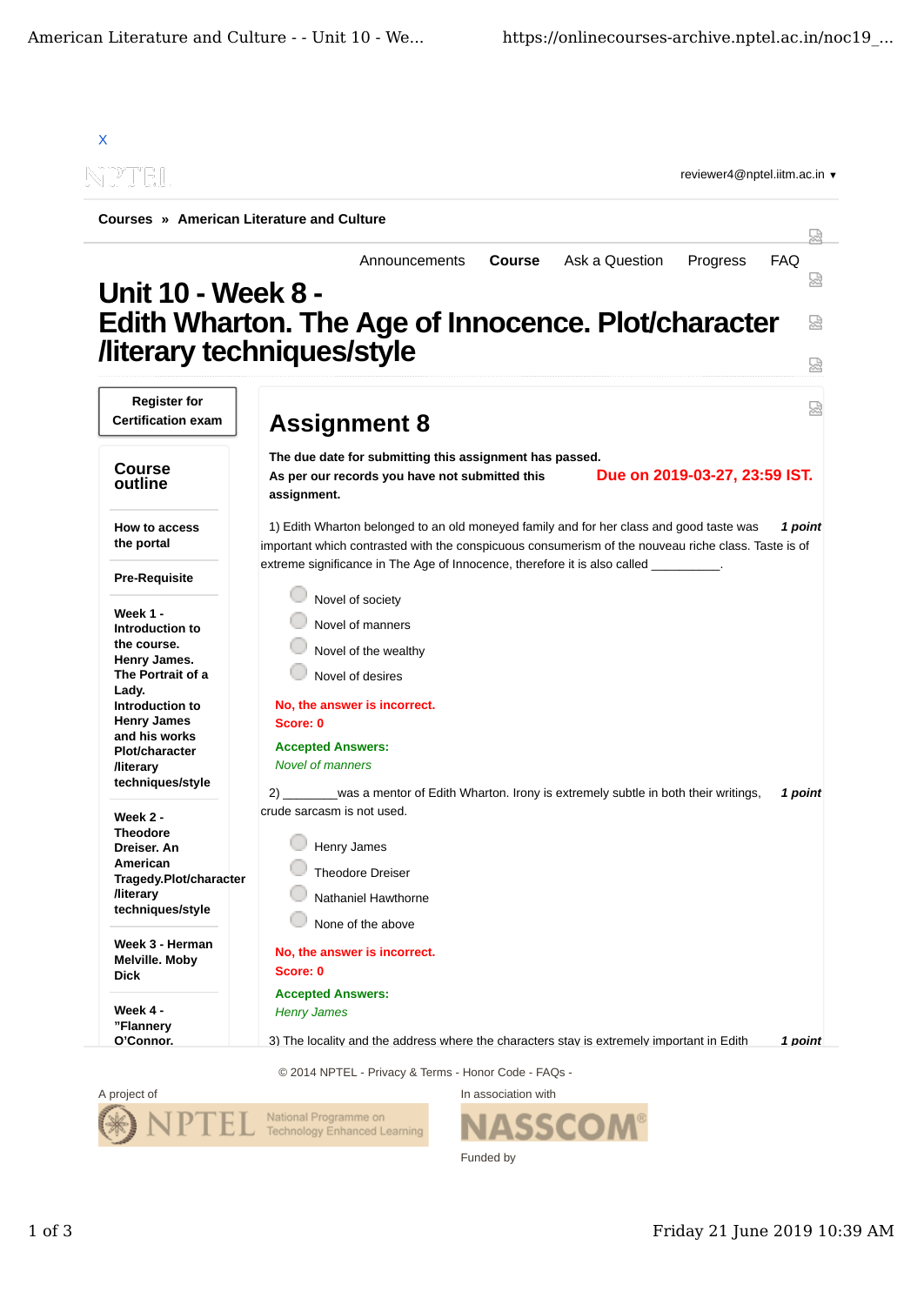|                                                    |       | No, the answer is incorrect.                                                                                                                       |         |
|----------------------------------------------------|-------|----------------------------------------------------------------------------------------------------------------------------------------------------|---------|
| Week 5 -<br>American                               | ce De | Score: 0                                                                                                                                           |         |
| <b>Romanticism</b>                                 |       | <b>Accepted Answers:</b>                                                                                                                           |         |
| Edgar Allan Poe.                                   |       | social class                                                                                                                                       |         |
| "Annabel Lee" /<br>Lillian Hellman.                |       | 4) Answer True or False: The Age of Innocence is about conformity versus non conformity.                                                           | 1 point |
| The Children's                                     |       | Ellen Olenska has to face lot of trouble because of her non-conformity.                                                                            |         |
| HourPlot/character<br><b>/literary</b>             |       |                                                                                                                                                    |         |
| techniques/style                                   |       | True                                                                                                                                               | 덟       |
|                                                    |       | False                                                                                                                                              |         |
| Week - 6 - Arthur<br><b>Miller. A View</b>         |       | No, the answer is incorrect.                                                                                                                       | 덣       |
| from the                                           |       | Score: 0                                                                                                                                           |         |
| Bridge.Plot/character                              |       | <b>Accepted Answers:</b>                                                                                                                           | 恳       |
| <b>/literary</b><br>techniques/style               |       | <b>True</b>                                                                                                                                        |         |
|                                                    |       | 5)<br>S) Answer True or False: Count Olenska from The Age of Innocence parallels Edith Wharton 1 point                                             |         |
| Week 7 - Eugene                                    |       | herself according to scholars in terms of their class, background, state of marriage, divorce and                                                  |         |
| O'Neill. Desire<br>under the                       |       | residence in Europe.                                                                                                                               | 덣       |
| <b>Elms.Introduction</b>                           |       |                                                                                                                                                    |         |
| to Eugene                                          |       | True                                                                                                                                               |         |
| O'Neill and his<br>worksPlot/character             |       | False                                                                                                                                              |         |
| <b><i><u>Iliterary</u></i></b>                     |       | No, the answer is incorrect.                                                                                                                       |         |
| techniques/styl                                    |       | Score: 0                                                                                                                                           |         |
| Week 8 - Edith                                     |       | <b>Accepted Answers:</b>                                                                                                                           |         |
| <b>Wharton. The</b>                                |       | <b>True</b>                                                                                                                                        |         |
| Age of<br>Innocence.                               |       | 6) For Edith Wharton people become more liberated and cosmopolitan when they travel to                                                             | 1 point |
| <b>Plot/character</b>                              |       | Europe while she considered America to be_                                                                                                         |         |
| <b><i><u>Iliterary</u></i></b><br>techniques/style |       |                                                                                                                                                    |         |
|                                                    |       | urban and corrupted                                                                                                                                |         |
| $\blacksquare$ Lecture 34 -<br>Edith Wharton:      |       | labouring under false norms of decorum                                                                                                             |         |
| An Introduction                                    |       | provincial                                                                                                                                         |         |
| Quiz :                                             |       | None of the above                                                                                                                                  |         |
| Assignment 8                                       |       | No, the answer is incorrect.                                                                                                                       |         |
| $\blacksquare$ Week - 8                            |       | Score: 0                                                                                                                                           |         |
| <b>Feedback Form</b>                               |       | <b>Accepted Answers:</b>                                                                                                                           |         |
| Week 9 - Edith                                     |       | provincial                                                                                                                                         |         |
| <b>Wharton, The</b>                                |       | 7) Edith Wharton's The Age of Innocence, The House of Mirth and ___________<br>constitute                                                          | 1 point |
| Age of<br>Innocence.                               |       | the so called New York novels.                                                                                                                     |         |
|                                                    |       |                                                                                                                                                    |         |
| Week 10 - Edith                                    |       | The Custom of the Country                                                                                                                          |         |
| <b>Wharton. The</b><br>Age of                      |       | The Decoration of Houses                                                                                                                           |         |
| Innocence                                          |       | The Buccaneers                                                                                                                                     |         |
|                                                    |       | Ethan Frome                                                                                                                                        |         |
| Week 11 - Edith<br><b>Wharton: The</b>             |       |                                                                                                                                                    |         |
| Age of                                             |       | No, the answer is incorrect.<br>Score: 0                                                                                                           |         |
| <b>Innocence</b>                                   |       |                                                                                                                                                    |         |
| <b>Week 12 -</b>                                   |       | <b>Accepted Answers:</b><br>The Custom of the Country                                                                                              |         |
| <b>Christopher</b>                                 |       |                                                                                                                                                    |         |
| <b>Hitchens:</b><br>Jewish Power,                  |       | 8) was a contemporary and acquaintance of Edith Wharton who also coined the<br>term Gilded Age, which is the time and setting of Wharton's novels. | 1 point |
| Jewish Peril                                       |       |                                                                                                                                                    |         |
|                                                    |       | Kate Chopin                                                                                                                                        |         |
| <b>Download</b>                                    |       | Theodore Dreiser                                                                                                                                   |         |